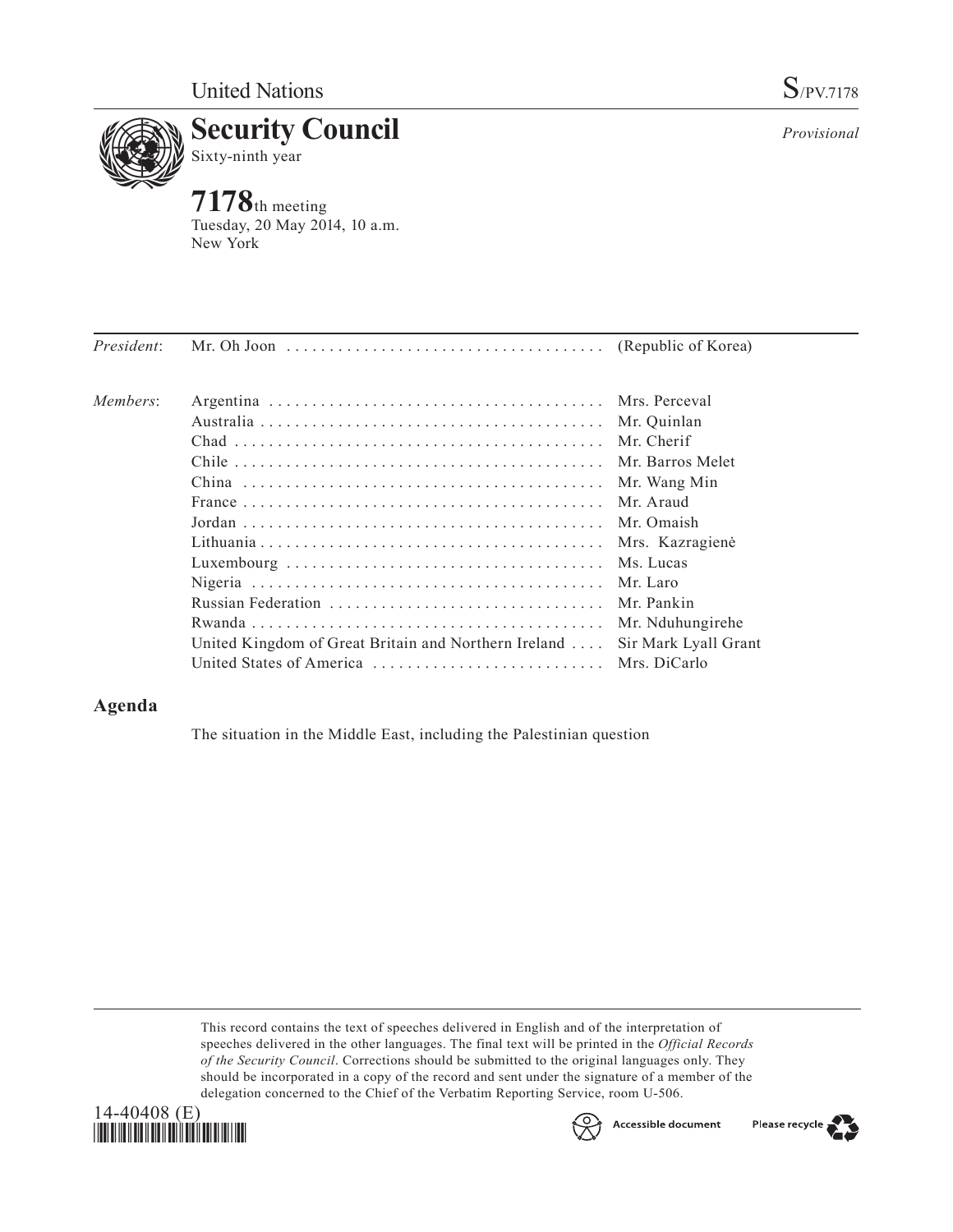*The meeting was called to order at 10.05 a.m.*

## **Adoption of the agenda**

*The agenda was adopted.*

## **The situation in the Middle East, including the Palestinian question**

**The President**: In accordance with rule 39 of the Council's provisional rules of procedure, I invite Mr. Oscar Fernandez-Taranco, Assistant Secretary-General for Political Affairs, to participate in this meeting.

The Security Council will now begin its consideration of the item on its agenda.

I give the floor to Mr. Fernandez-Taranco.

**Mr. Fernandez-Taranco**: Since the open debate on 29 April on the situation in the Middle East (see S/PV.7164), political efforts towards a negotiated two-State solution have reached an impasse. It is important that international efforts continue to create the conditions for the resumption of the Israeli-Palestinian negotiations.

Council members will recall that following the last meeting of the Security Council on the situation in the Middle East, the Secretary-General appealed to all concerned parties and the international community alike to use time constructively to find a meaningful path forward, lest continued inaction furthered instability or jeopardized the viability of the two-State solution. He also urged both the Israelis and the Palestinians to exercise prudence and avoid unilateral steps, in an effort to convince each other anew that they are partners for peace. This was also reflected in the recent European Union (EU) Council conclusions of 12 May, which highlighted the EU special privileged partnership on offer and called for both sides to find the political strength to identify common ground for the process to resume.

Meanwhile, discussions continued on the implementation of the intra-Palestinian unity agreement of 23 April between the Palestine Liberation Organization (PLO) and Hamas. On 5 May, President Abbas and Hamas political leader Meshaal met in Doha to discuss the detailed aspects of that agreement. PLO officials traveled to Gaza on 14 May for the same. The formation of a Palestinian national consensus Government consisting of technocrats remains one of the top priorities of the agreement.

The United Nations continues to support intra-Palestinian reconciliation but notes that it is paramount to reiterate to all factions that the future Government abide by the PLO commitments to recognition of Israel, non-violence and adherence to previous agreements. The EU also reaffirmed its support for the potential national consensus Government in its Council's conclusion so long as it adheres to the principles set out in President Abbas' Cairo speech of 4 May 2011. If these conditions are met, we hope that the international community will assist the Government in developing a positive agenda to tackle difficult political, security, economic and humanitarian challenges, in particular in Gaza.

Following the deposit with the Secretary-General in April of the instruments of accession to a number of international treaties, on 2 and 7 May five of the nine core human rights treaties plus one of the substantive protocols entered into force. The International Covenants on Economic, Social and Cultural Rights and Civil and Political Rights will enter into force on 2 July. The United Nations High Commissioner for Human Rights commends the commitment of the State of Palestine to being bound by the international human rights standards contained in these treaties and to engage with the associated human rights treaty bodies that monitor their implementation.

While worrying trends on the ground continued, we take note that the parties avoided a further escalation during this delicate period, in spite of unhelpful rhetoric from various quarters. Israel transferred 463 million shekels in value-added tax revenues to the Palestinian Authority after deducting 120 million shekels for water and electricity payments.

In the West Bank, Israeli security forces carried out a total of 219 search-and-arrest operations. A total of 331 Palestinians were arrested, with two Palestinians killed and 146 injured, including in clashes during demonstrations against the barrier. Eight Israeli security personnel were also injured. Of these, the most significant took place on 15 May, during demonstrations by Palestinians to commemorate the sixty-sixth anniversary of what they call "Al-Nakba Day", which led to clashes with Israeli security forces in the West Bank. Two Palestinian stone throwers, both teenagers, were shot dead, with 23 more injured,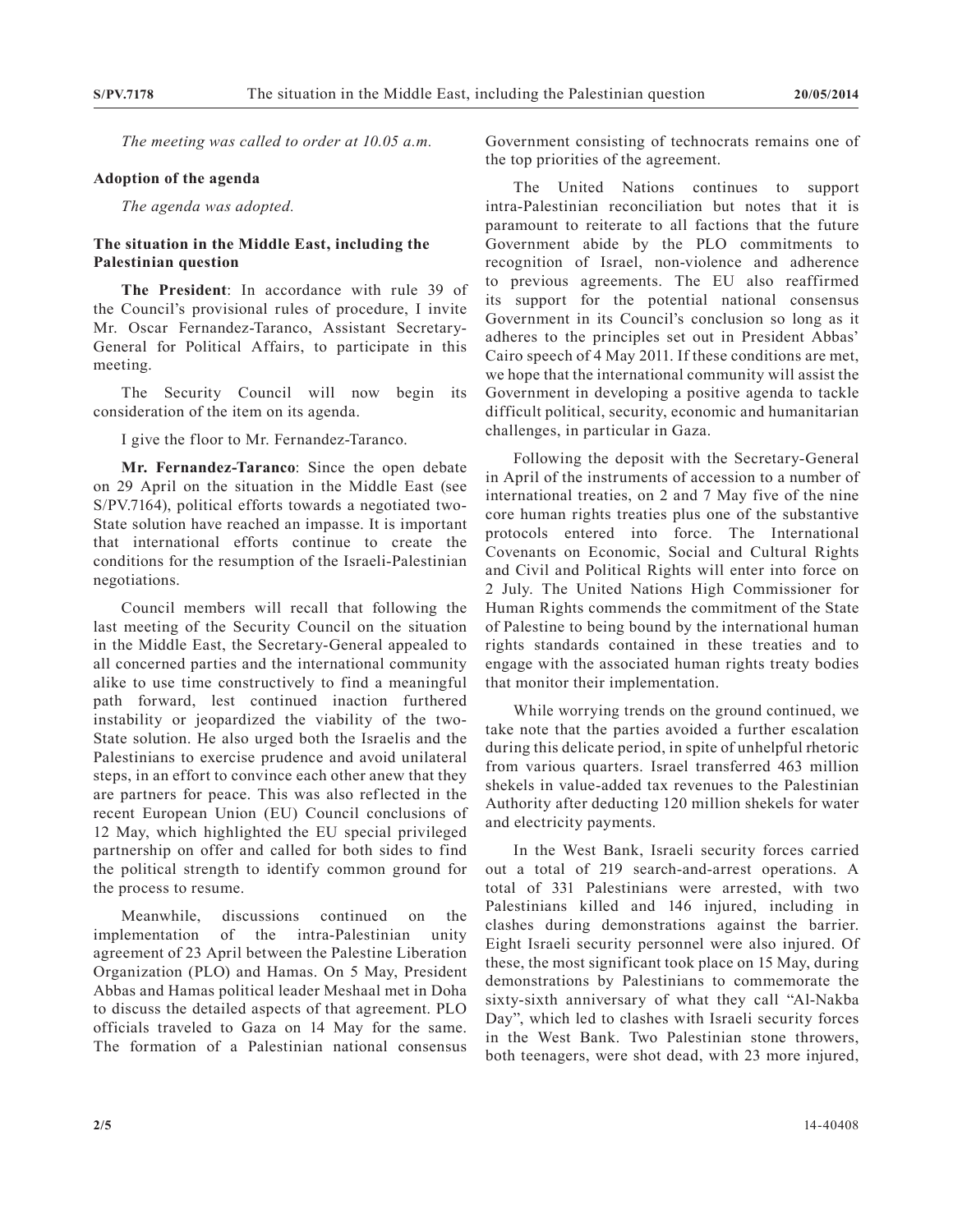including some by live fire. It is of serious concern that initial information appears to indicate that the two Palestinians killed were both unarmed and appeared to pose no direct threat. The United Nations calls for an independent and transparent investigation by the Israeli authorities into the two deaths, and urges Israel to ensure that its security forces strictly adhere to the Basic Principles on the Use of Force and Firearms by Law Enforcement Officials.

Settler attacks resulted in four Palestinians injured, including a child and in damage to Palestinian property, including 283 trees. On two separate incidents on 5 and 9 May, respectively, anti-Arab and anti-Christian graffiti were sprayed on the property of Notre Dame Church and the walls of St. George's Church in Jerusalem. Palestinian attacks, mostly consisting of stone and Molotov cocktail throwing, resulted in injuries to two settlers, including a child, and material damage to six vehicles.

Demolitions continued during the reporting period, with 26 structures demolished, including 10 residences, displacing 48 Palestinians, including 30 children. In a separate, worrisome development, on 28 Apri1 Israeli authorities issued eviction orders to at least five out of 12 families of Palestinian Bedouins and herder communities living in Sateh Al-Bahr, near Jericho. The Israeli State has yet to respond to the temporary injunction issued by the Israeli court on 4 May. We are also concerned by demolitions in and near the E-1/Maale Adumim area, including on 19 May. Since the beginning of this year, 13 demolition incidents have been reported in that sensitive area, which is higher than the combined total of 11 demolition incidents recorded in the same area over the preceding four years, between 2010 and 2013.

Continued settlement activity, including in occupied East Jerusalem, is illegal under international law and erodes hope for the two-State solution. On 14 May, Israeli authorities began demolishing structures in the illegal settler outpost of Maale Rehavam, near Bethlehem, after failed attempts at a voluntary evacuation.

We remain concerned about the conditions of some 125 Palestinian prisoners, including some 90 administrative detainees, including several members of the Palestinian Legislative Council, in Israeli prisons on continued hunger strike since 24 April to protest the Israeli policy of administrative detention. On

8 May, approximately 5,100 other Palestinian prisoners observed a one-day hunger strike in solidarity with those administrative detainees. It remains the Secretary-General's position that administrative detainees should be tried or released without delay.

In Gaza, the situation was relatively calm compared to recent reporting periods. Nevertheless, Palestinians fired three rockets that landed in Israel. On 2 May, Palestinian militants reportedly shot at an Israeli military patrol near the border fence, which returned fire. None of these incidents resulted in injuries or damage. In separate incidents, Israeli forces reportedly shot and injured six Palestinians near the border fence, including five civilians and one militant, causing injury to four Palestinian fishermen.

At the same time, the persisting dire economic and humanitarian situation resulting from a tightened access regime and violence remains of serious concern. Unemployment rates reached 41 per cent in the first quarter of 2014, 10 percentage points higher than the first quarter of 2013. An alarming 66 per cent of economically active 20-to-24-year-old Gazans were jobless at the beginning of 2014. Gaza remains in urgent need of materials to maintain essential services and to upgrade critical infrastructure, such as water networks and sanitation. We repeat our calls for immediate steps to help improve conditions and ensure a full opening of crossings into Gaza, including Rafah, in order to allow legitimate trade and movements of people.

The current situation further highlights the need to advance a sustainable structural solution to Gaza's energy problems. Gaza's only power plant, facing near shutdowns every couple of months, continues to operate as a result of a second Qatari contribution of another \$32 million to procure industrial fuel for the plant. The Qatari contribution is expected to enable the Gaza power plant to continue generating until mid-June. Meanwhile, the emergency stop-gap donation by the Turkish Government to replenish on-site reserves for critical health and water facilities has been implemented. Another such donation by the Islamic Development Bank is scheduled to expire in June. We appeal to donors to step in and sustain this interim safety net to redress Gaza's electricity needs, which are bound to increase with the summer months approaching.

In the meantime, we welcome the resumption of some 10 United Nations construction projects,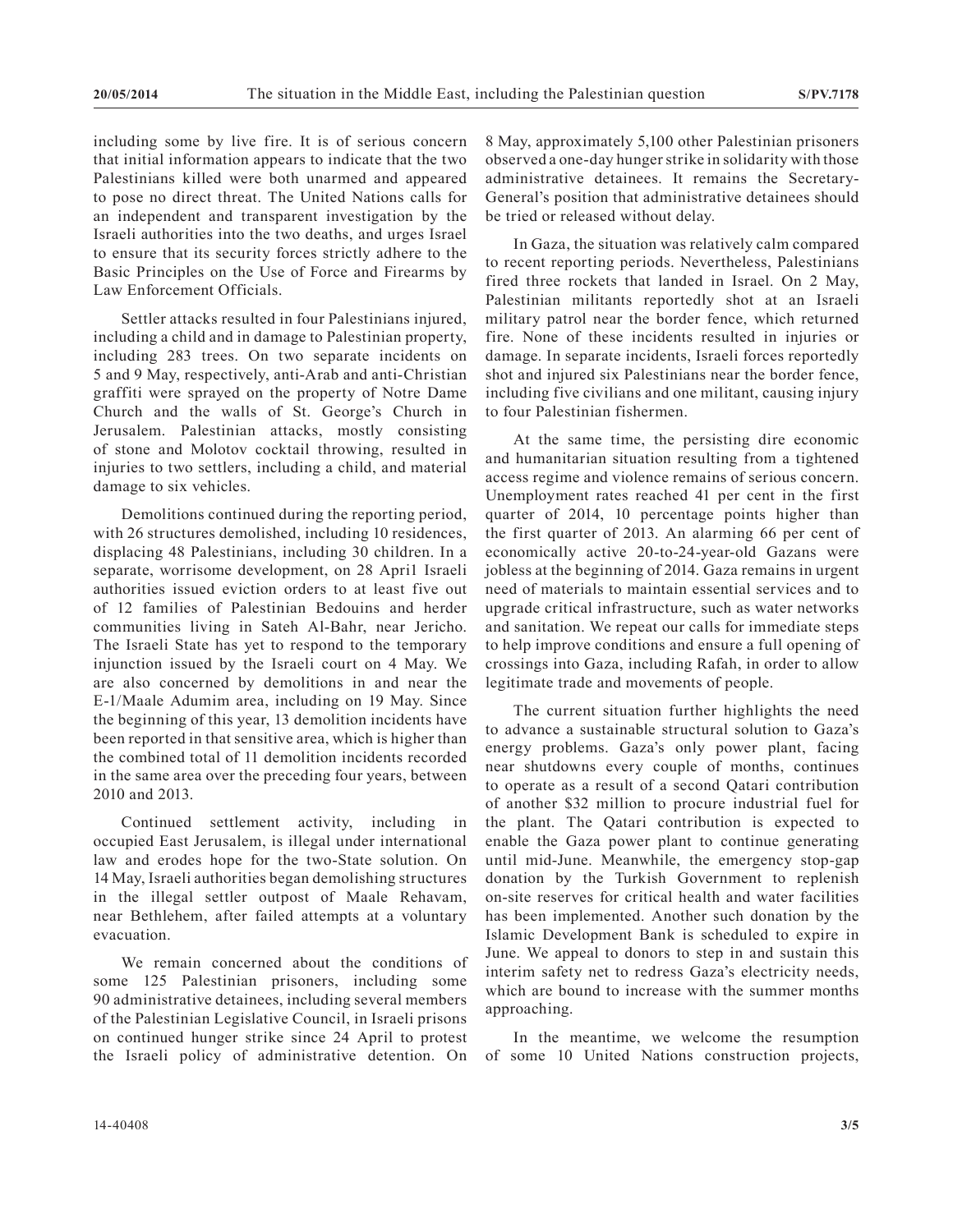worth around \$14 million, as well as the approval of an housing project of the United Nations Relief and Works Agency for Palestine Refugees in the Near East in Rafah, valued at around \$17 million. A remaining six pre-approved projects worth \$12 million remain stalled. In addition, an estimated \$105 million-worth of construction works have yet to be approved by the Government of Israel. In short, much more is required to address Gaza's humanitarian and development needs and alleviate the deteriorating conditions of the civilian population, including a more predictable Israeli Government approval process.

In a separate development, on 7 May two Palestinians, one of them a civilian, were executed in Gaza. Both were reportedly convicted based on the claim that they were collaborating with Israel. The executions were carried out without the approval of President Abbas, as required by Palestinian law. We have serious concerns with regard to the lack of due process, the use of military courts to try civilians, the lack of compliance with rigorous fair trial standards in Gaza and allegations of ill-treatment and torture during interrogations of persons later sentenced to death. The United Nations urges the de facto authorities in Gaza to impose an immediate moratorium on executions.

Council members were briefed on 6 May on developments in Lebanon. I would note that the twomonth presidential election period there started on 25 March. Four parliamentary sessions have been scheduled so far by Speaker Berri for the purposes of the election. In the first session, none of the declared candidates gained the required number of votes. In the subsequent sessions, the most recent on 15 May, there was no quorum, and therefore no vote took place. The term of President Sleiman, whose leadership in difficult times the Council has recognized, expires on 25 May. Council members have in the past underscored the importance of successful elections in Lebanon for the continuity of State institutions.

On 11 May, in a statement on behalf of the International Support Group for Lebanon, the United Nations Special Coordinator emphasized that the process should be entirely Lebanese-owned and free of foreign interference, but equally stressed the keen interest of the international community in its successful completion on time in accordance with constitutional practice. I take this opportunity to reiterate that call. We hope that members of Parliament will engage fully in the coming days to elect a President by the date set by law. It is important for confidence and stability in Lebanon that a vacancy in the presidency be avoided.

The security plan approved by the Government of Prime Minister Tammam Salam has continued to contribute to an improved security situation in Tripoli and in the Bekaa Valley, although there have continued to be incidents connected with the conflict in Syria close to the border, particularly in the area of Arsal.

In addition, there have been violent incidents in the Palestinian refugee camps. On 7 April, clashes in Mieh Mieh led to eight fatalities. On 9 and 21 April, there were incidents in which two persons were killed by gunmen in Ain Hilweh. On 12 May, further clashes between armed groups occurred in the same camp.

The situation in the area of operations of the United Nations Interim Force in Lebanon (UNIFIL) along the Blue Line remained relatively calm. Close cooperation by the parties with UNIFIL during such fragile times and the continued efforts in that regard are critical to safeguarding the calm along the Blue Line. Israeli violations of Lebanese airspace continued on an almost daily basis.

The Council was extensively briefed on Syria last week by Joint Special Representative Brahimi, so I will not repeat his clear messages. However, in the Golan, ongoing clashes in the central and southern parts of the area of separation underline the volatility of the situation. On 8 May, heavy fighting between the Syrian armed forces and the armed members of the opposition occurred east of Quneitra, in relative proximity to the crossing gates between the Alpha and Bravo sides, further threatening the ceasefire between Israel and the Syrian Arab Republic. In the context of those clashes, tank rounds and an artillery shell landed across the ceasefire line. There was no response from the Alpha side. Such developments have the potential to escalate the situation between Israel and the Syrian Arab Republic and to jeopardize the ceasefire between the two countries.

In conclusion, last month, Mr. Serry reminded the Security Council that, without a credible political horizon, we risk putting the Oslo paradigm in real jeopardy (see S/PV.7164). Yet we cannot rush the parties back to the table without the proper parameters in place. The current pause in the talks allows for both parties to consider their next steps, building on the intensive engagement by the United States over the past nine months. The Secretary-General remains committed